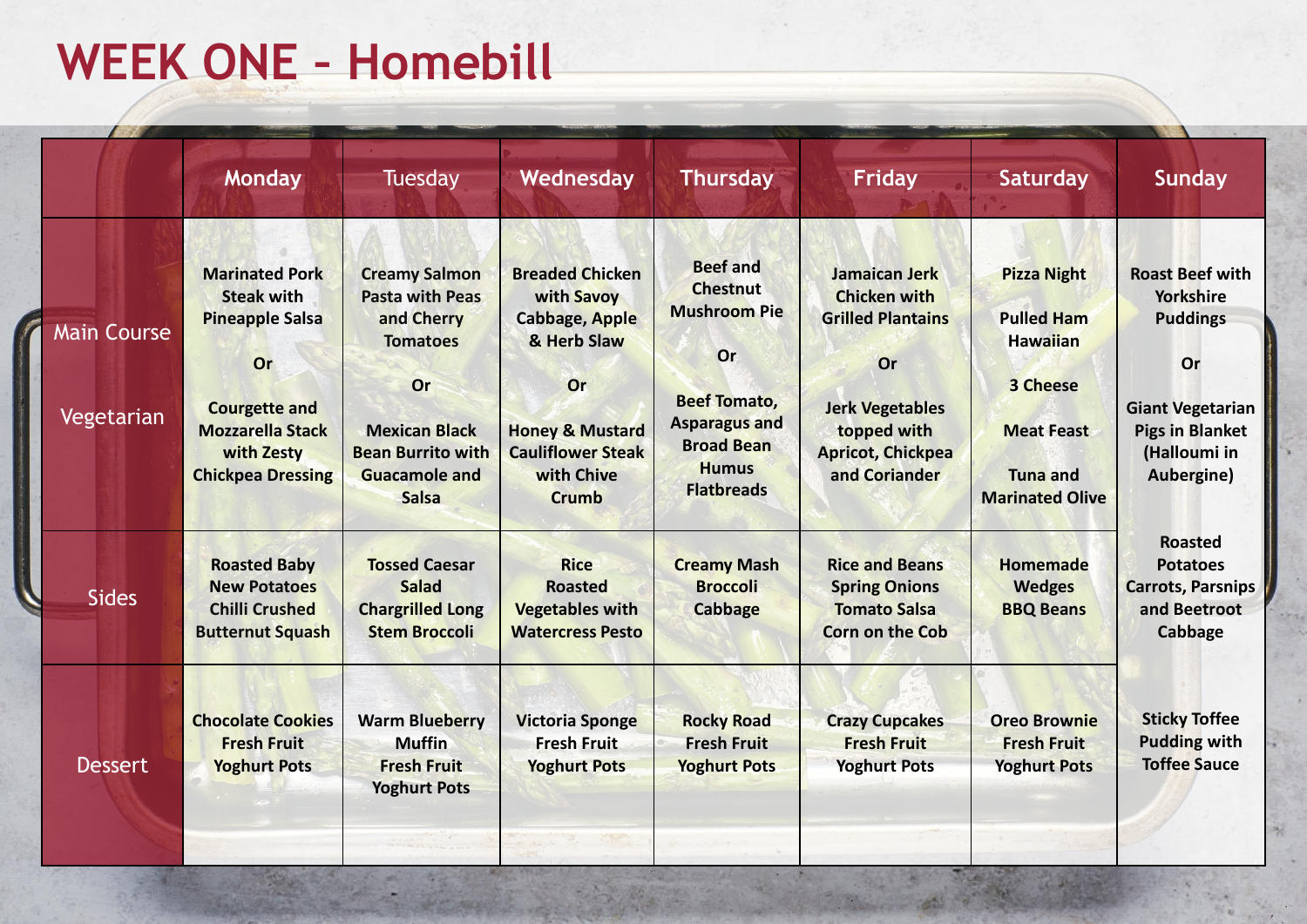## **WEEK TWO – Homebill**

|                                  | <b>Monday</b>                                                                                                                                | Tuesday                                                                                                                                                                                          | Wednesday                                                                                                                                                     | <b>Thursday</b>                                                                                                                               | Friday                                                                                                              | Saturday                                                                                                                                                                                                     | Sunday                                                                                                         |  |
|----------------------------------|----------------------------------------------------------------------------------------------------------------------------------------------|--------------------------------------------------------------------------------------------------------------------------------------------------------------------------------------------------|---------------------------------------------------------------------------------------------------------------------------------------------------------------|-----------------------------------------------------------------------------------------------------------------------------------------------|---------------------------------------------------------------------------------------------------------------------|--------------------------------------------------------------------------------------------------------------------------------------------------------------------------------------------------------------|----------------------------------------------------------------------------------------------------------------|--|
| <b>Main Course</b><br>Vegetarian | <b>Slow Cooked</b><br><b>Spiced Lamb</b><br><b>Tagine</b><br>Or<br><b>Wild Mushroom</b><br><b>Spelt Cake with</b><br><b>Thyme and Garlic</b> | <b>Classic Risotto</b><br>with a choice of<br>toppings<br>of<br><b>Pulled Chicken</b><br><b>Roast Spring Veg</b><br><b>Garlic</b><br><b>Mushrooms</b><br><b>Smoked Creamy</b><br><b>Mackerel</b> | "Bangers and<br><b>Mash Bar"</b><br><b>Cumberland Ring</b><br><b>Beef and</b><br><b>Mustard</b><br><b>Vegetarian</b><br><b>Chickpea and</b><br><b>Harissa</b> | <b>Buttermilk</b><br><b>Chicken Burger</b><br>with Asian Slaw<br>Or<br><b>Halloumi Burgers</b><br>with<br><b>Sriracha Lime</b><br><b>Mayo</b> | <b>Pork and Chorizo</b><br><b>Paella</b><br>Or<br><b>Roasted</b><br><b>Mediterranean</b><br><b>Vegetable Paella</b> | <b>Creamy Chicken</b><br><b>Korma with</b><br><b>Caramelised</b><br><b>Pineapple</b><br>Or<br><b>Marsala Stuffed</b><br><b>Peppers, Sweet</b><br>Potato, Paneer,<br><b>Coriander &amp;</b><br><b>Lentils</b> | <b>Roast Turkey</b><br>with Yorkshire<br><b>Puddings</b><br>Or<br><b>Mushroom and</b><br>Spinach<br>Wellington |  |
| <b>Sides</b>                     | <b>Pita Bread</b><br><b>Giant Cous Cous</b><br><b>Roasted Courgette</b><br>and Peas                                                          | <b>Garlic Bread</b><br><b>Grated Cheese</b><br><b>Salsa Verde</b><br><b>Chefs Salad</b>                                                                                                          | <b>Mash</b><br><b>Buttered Greens</b><br><b>Gravy</b><br><b>Mustards</b><br><b>Caramelised</b><br><b>Onions</b>                                               | <b>Homemade</b><br><b>Wedges</b><br><b>BBQ Beans</b><br><b>Spring Onion</b><br><b>Corn</b>                                                    | <b>Green Beans</b><br><b>Potato Bread</b><br><b>Aioli</b><br><b>Crisp Iceberg</b><br><b>Three Tomato</b><br>Salad   | <b>Basmati Rice</b><br><b>Onion Bhaji</b><br><b>Saag Aloo</b><br><b>Chutney</b>                                                                                                                              | <b>Roasted</b><br>potatoes<br>carrots,<br>parsnips,<br>beetroot,<br>cabbage                                    |  |
| <b>Dessert</b>                   | <b>Raspberry and</b><br><b>White Chocolate</b><br><b>Muffins</b><br><b>Fresh Fruit</b><br><b>Yoghurt Pots</b>                                | <b>Coconut Bakewell</b><br><b>Slice</b><br><b>Fresh Fruit</b><br><b>Yoghurt Pots</b>                                                                                                             | <b>Banana Loaf</b><br><b>Fresh Fruit</b><br><b>Yoghurt Pots</b>                                                                                               | <b>Meringues with</b><br><b>Berry Coulis and</b><br><b>Whipped Cream</b><br><b>Fresh Fruit</b><br><b>Yoghurt Pots</b>                         | <b>Rice Crispy Square</b><br><b>Fresh Fruit</b><br><b>Yoghurt Pots</b>                                              | <b>Homemade</b><br><b>Freakshakes</b><br><b>Fresh Fruit</b><br><b>Yoghurt Pots</b>                                                                                                                           | <b>Bubble and</b><br><b>Squeak</b><br><b>Steamed Golden</b><br><b>Syrup sponge</b>                             |  |